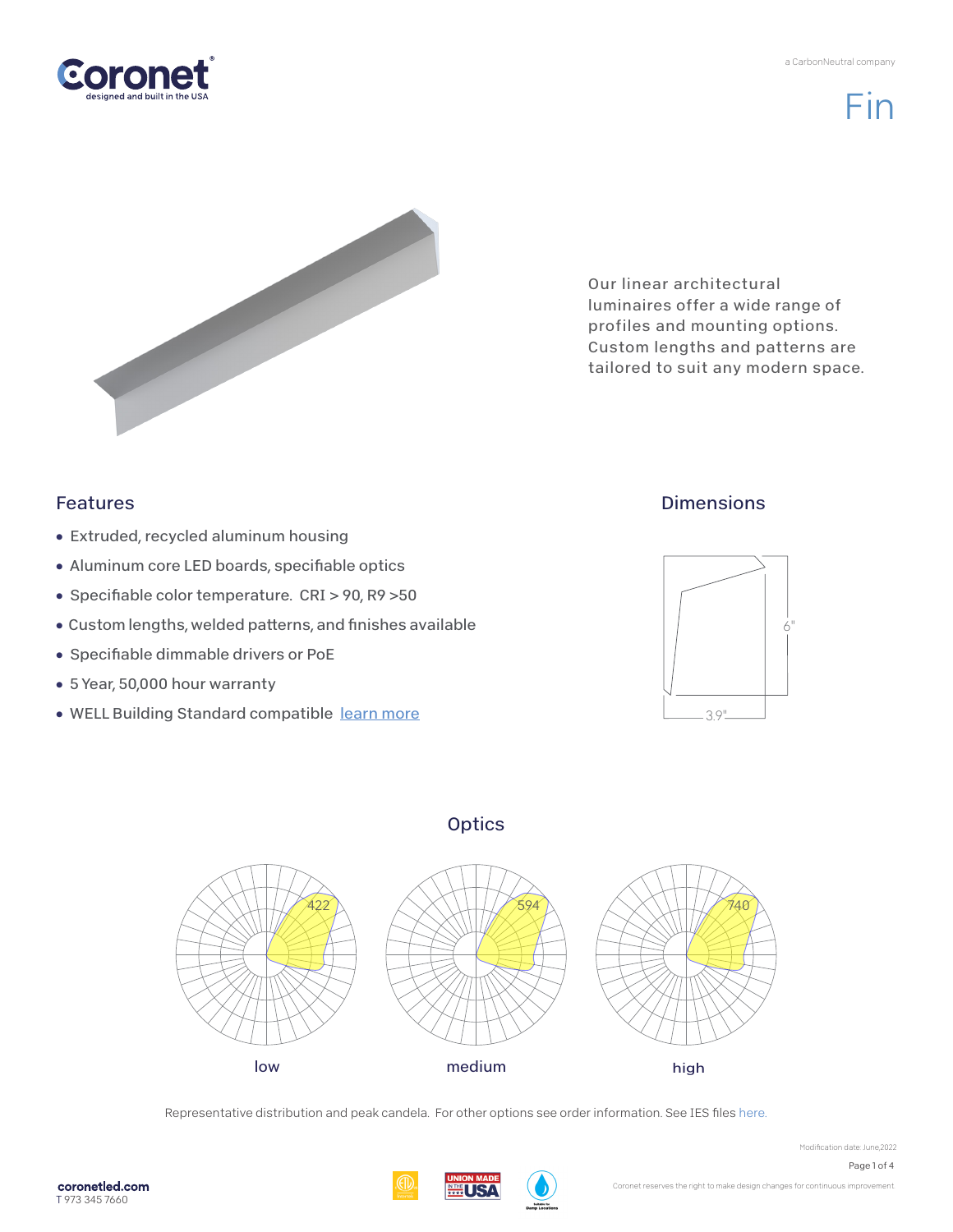

# Fin

#### Ordering Information



#### **Performance**

| Output <sup>1</sup> |    | Watts/ft Lumens/ft |
|---------------------|----|--------------------|
| Low                 | я  | 798                |
| Medium              | 11 | 1123               |
| High                | 14 | 1400               |

'Based on a typically configured 90 CRI, 3500K luminaire using one driver.

Custom outputs available. Please consult factory. For 4000K multiply by 1.05; for 3000K 0.96; for 2700K, 0.92.

#### Technical Information



clic[k here o](https://coronetled.com/warranty-technical-info/)r scan QR code

Wiring diagrams, PoE and sensor details

Modification date: June.2022

Page 2 of 4



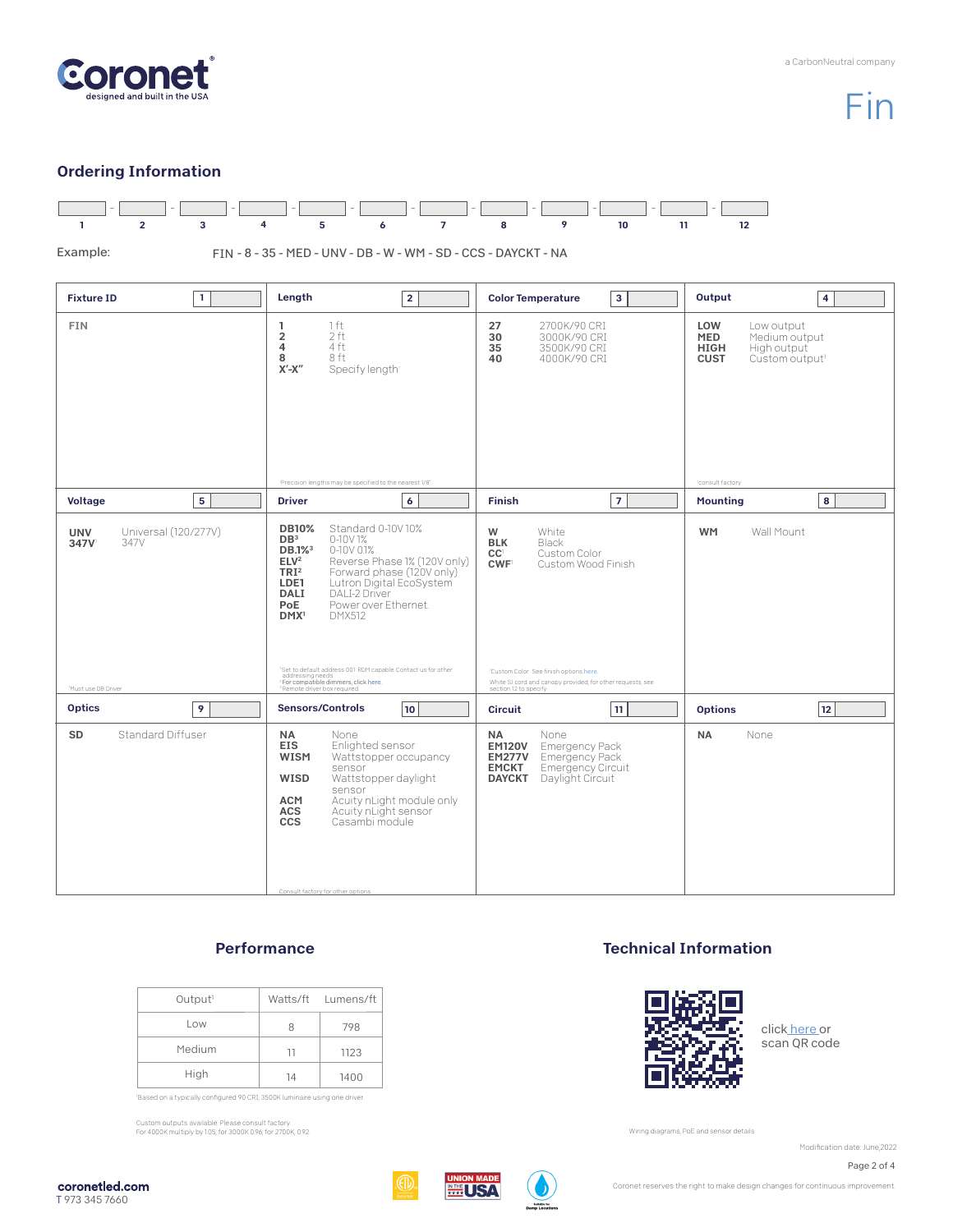

## Fin

#### Drivers & Electrical

Integral drivers\* with 0-10V Dimming standard. Several other driver options available; see ordering information. \*DMX drivers are provided in remote enclosures.

#### Sensors & Controls

Sensors are installed on an aluminum plate adjacent to the luminaire lens1. Coronet remains agnostic in our approach to sensors and control systems; our fixtures are compatible with most systems offered.

1Not applicable to indirect only models. Consult factory.

#### Emergency Back-Up

For fixtures three-feet or longer, a 4W integral emergency driver may be wired to 4ft sections. 7W, 10W, and 12W drivers are also available (not all integral; consult factory). Emergency circuits for use with building generators are also available.

#### PoE (Power over Ethernet)

Compatible with virtually all PoE systems including Molex Coresync, Igor, Smartengine, Platformatics, and NuLED SPICEbox. Consult Factory for systems not listed, See [here f](https://coronetled.com/warranty-technical-info/)or more info.

#### Finishes

All luminaires are finished in high quality polyester powder coating. Our standard color is white. Any RAL color may be specified.

#### Weight

5 lbs per foot

#### **Optics**

Extruded satin acrylic lenses provide excellent diffusion, high transmission, and no LED imaging.

#### Construction

Housings are extruded premium, recycled aluminum. Individual fixtures are available up to 12' long and may be specified as nominal or precision lengths. Precision lengths are supplied within 1/8" tolerance.

#### Joined Runs

WIR.

Runs of any length may be specified and are comprised of multiple, factory-engineered, joined sections. Individually specified luminaires are not field joinable.



Representative joinery. For product specific details see installation guides or submittal drawings.